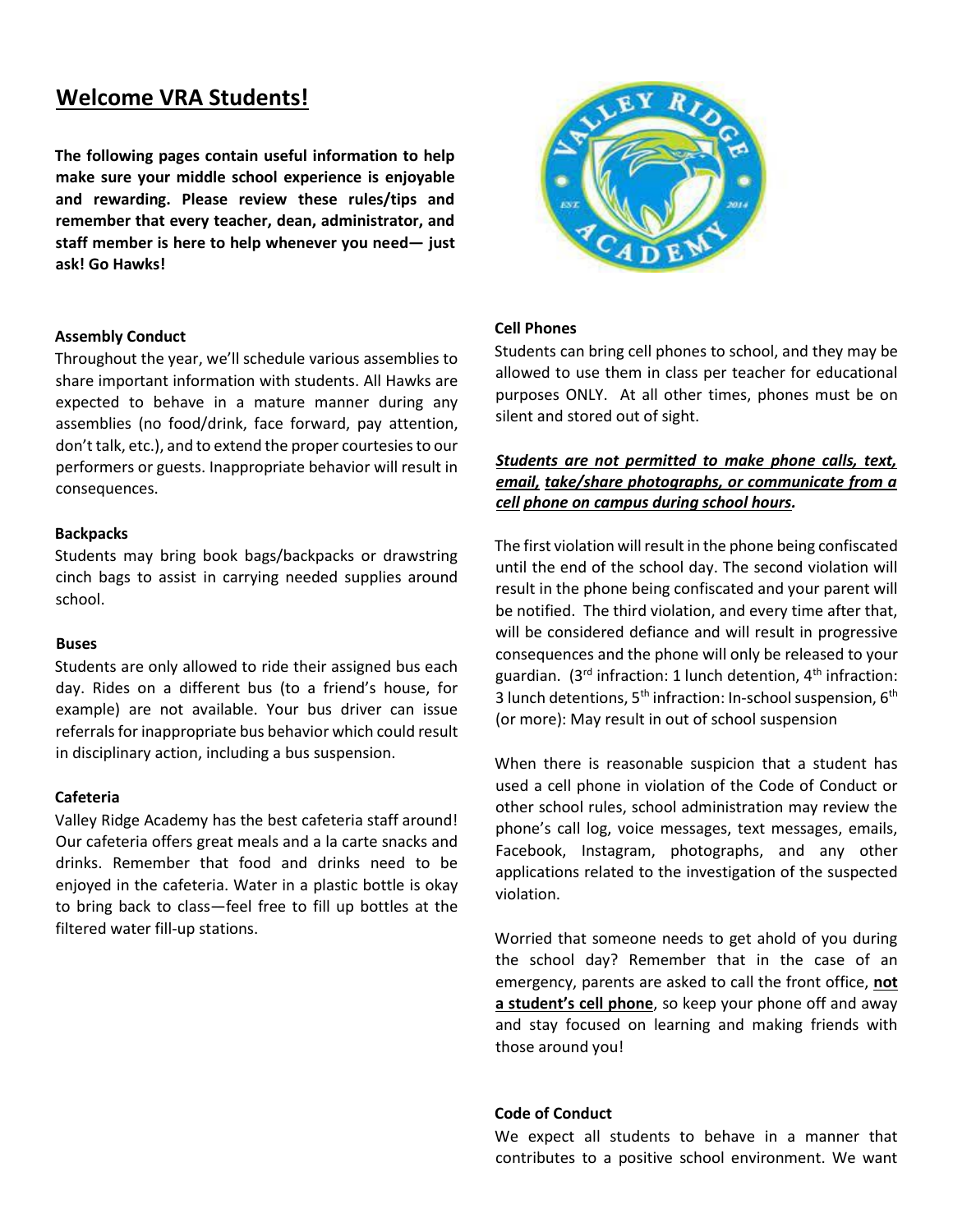you to be proud of yourself and our school. We expect you to behave on the buses, in the classrooms, in the cafeteria, in the halls, on the school grounds, and at all school functions including field trips. When students do not behave, consequences can be issued. Please understand that you are responsible for the choices you make. The St. Johns County School District Student Code of Conduct is available online at the district website. The Code of Conduct supports our goal for excellence at Valley Ridge Academy.

## **Communication**

Communication is vital between school and home. Be sure to check our school website often for information on upcoming events and other school news! Schoology is also a great source of information—plan to visit your account daily!

An electronic phone message system is used throughout the school year to convey important or emergency information to parents. If at any point during the school year your contact information changes, please notify VRA of the change so you will continue to receive all electronic communications or in the case of an emergency.

#### **Computer Use**

Students are required to abide by the St. Johns County School District Internet Acceptable Use Policy. Which is available online in the district website and provided at the beginning of the school year. If you violate the policy, you may lose your Internet access privileges, and face disciplinary action and/or appropriate legal action. When using school computers, you must take care of the machine. You will be charged for any damage to a machine. If you sit at a computer that is damaged in any way, inform your teacher immediately so you are not accused of the vandalism. Breaking the AUP will result in a disciplinary consequence.

#### **Dances**

Dances may be held during the school year for students currently enrolled at Valley Ridge Academy. This means only VRA students can attend our dances, no guests can attend. If you are suspended or absent from school on the day of a dance, you will not be allowed to attend. Other guidelines will be provided at the time of dance ticket sales.

#### **Discipline**

Every faculty and staff member are equally dedicated to making Valley Ridge Academy a safe, respectful, and responsible campus. We encourage all students to make good choices and follow the VRA Way!

VRA employs a progressive disciplinary system which can include the following consequences

Warning, parent notification, lunch detention, afterschool detention, in-school suspension (part day/class period or all day), out of school suspension, bus suspension, and for the most serious infractions referral to the alternative school.

## **Lunch detention**

Students who have lunch detention will sit in designated areas of the cafeteria or in the dean's office (depending on supervision coverage). Failure to serve lunch detention will result in additional consequences.

#### **In-School Suspension**

Students who are issued In-School Suspension will not attend their classes on the designated day(s) (or period) and will instead remain in the ISS room where teachers will send work down. You will be able to purchase lunch from the cafeteria to eat in the ISS room.

#### **After school detention**

Students who are given after school suspension will remain at school on Wednesday after early release of the students. They will remain with the dean and may work on schoolwork or participate in campus cleanup. After school detention is an alternative consequence to a more serious one (out of school suspension); if a student does not show up or if a parent cannot accommodate then a more serious consequence may be given.

#### **Out of School Suspension**

Students who are suspended from school are not allowed to be on **any** SJCSD campus while suspended. This includes before and after school activities.

#### **Gum**

Gum is not allowed at Valley Ridge Academy. Discipline for gum will be progressive and as follows:  $1<sup>st</sup>$  offense: warning, 2<sup>nd</sup>: warning, 3<sup>rd</sup> (or more): referral to the dean for defiance.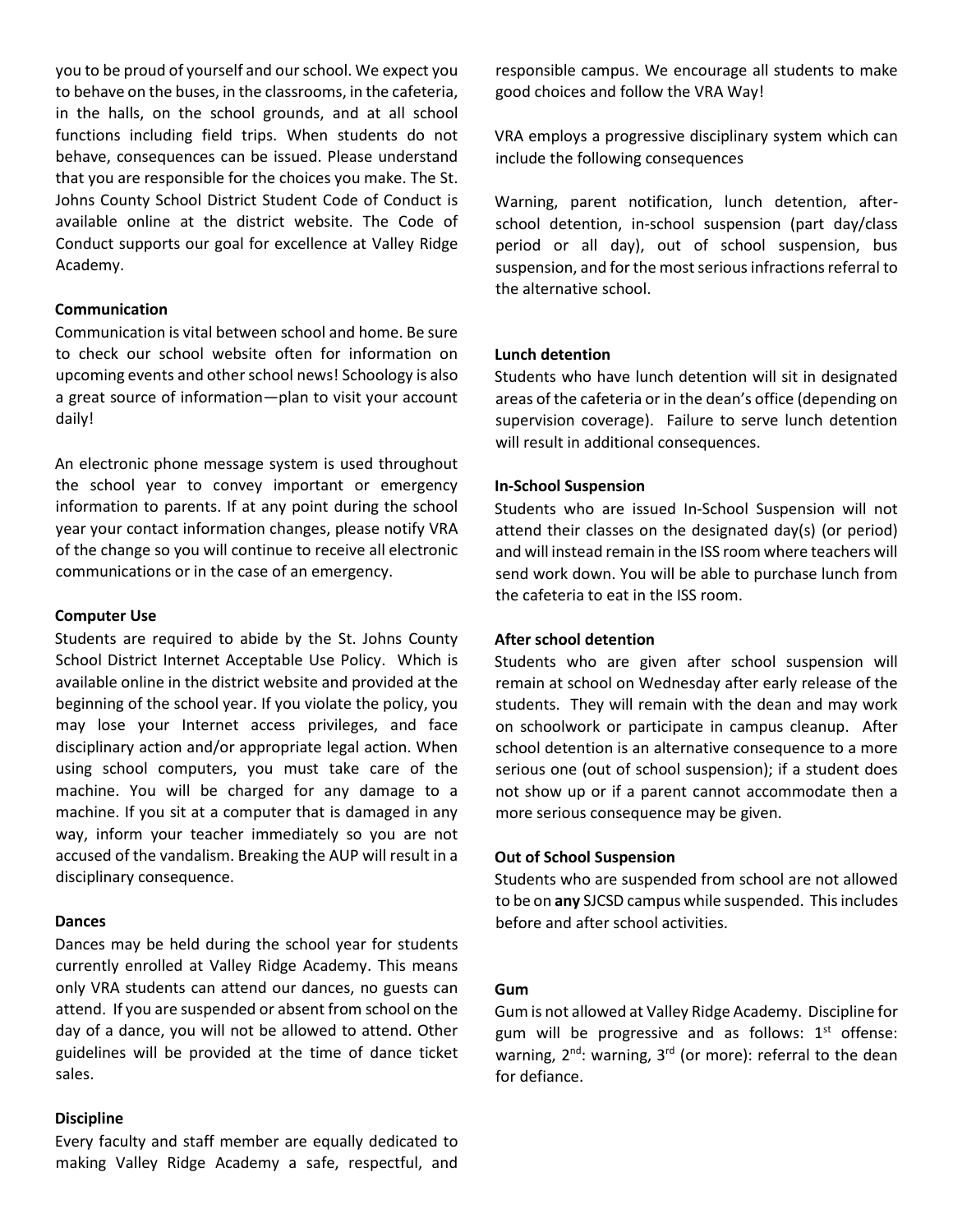## **Dress Code**

Students should be proud of the way they dress. Valley Ridge Academy enforces the Dress Code outlined in the SJCSD Code of Conduct.

Our Goal at VRA is for the student to remain in class and learning. Repeated dress code infractions can result in discipline, but it is our goal for the student to remain in class.

• An attempt to provide appropriate clothing will be made or student will remain in ISS until parent can bring change of clothes.

# **Hall Pass/Restroom**

Students must have permission to leave class. It is expected that the student will sign out and in on the classroom log.

## **Home Access Center**

Student Home Access Center (HAC) is a web-based application that will allow you to view your current progress in all your classes. Your parents have a separate account as well. Be sure to check your grades regularly and reach out to your teachers for assistance in remediating standards-based activities.

Your teachers can help you look up your Student Active Directory account information/password to help you log in.

## **Academic Integrity**

Cheating or copying another's work or providing work for another student to use/copy is not part of the VRA Way. It does not help a student but rather prepares a student for failure, not success. Dishonesty serves to undermine the academic integrity of the school. The VRA academic integrity policy is in place to eliminate such acts.

Cheating involves one or more of the following:

- 1. Using someone else's work as your own
- 2. Copying from or providing information to another student on a test or quiz
- 3. Copying from or providing information to another student on classwork or homework
- 4. Preparing for cheating in advance— Such action involves:
	- A. Possessing a copy of a test to be given or that has been given by a teacher before you take it
- B. Possessing and using previously prepared answers to a test or quiz (this includes information written directly upon any part of the body or clothing)
- C. Unauthorized use of text or notes during a test or examination
- D. Asking for (or giving) information to another student during a test or quiz

Plagiarism means using another person's ideas, expressions, or work without giving the original author credit. Plagiarism will be dealt with by the individual teacher on an individual basis. Students found to be in violation of the academic integrity policy will receive a "0" on their work with an opportunity to retake the assignment with the possibility of earning up to a 75%.

## **Horseplay**

Sometimes behavior toward and with another student can be misinterpreted and/or cause an injury. Even if students believe they are joking or playing around, an unfortunate situation may occur. VRA does not allow horseplay of any kind while on campus, on a school bus, at the bus stop, or on a field trip. **Horseplay that results in the injury of another student may result in an Out-of-School Suspension.**

## "**Pantsing**"

"Pantsing" (pulling down someone's pants/shorts) will not be tolerated at VRA. If a student participates in this behavior by pulling down another student's pants/shorts, they will be issued 1-day OSS (out of school suspension).

## **Lockers**

Each student will be assigned a locker for their convenience; however, lockers are school property, and the administration/designee can inspect the contents of a locker. Although the school will investigate any reports of stolen property, it cannot be held responsible for items lost or taken from a locker. **All lockers are subject to search.** 

#### **Lost & Found**

Lost & Found items may be claimed in the cafeteria. Each quarter, unclaimed items will be donated to charity. We'll remind you frequently to check the items for any lost belongings, but if you lose something, check here as soon as you realize it.